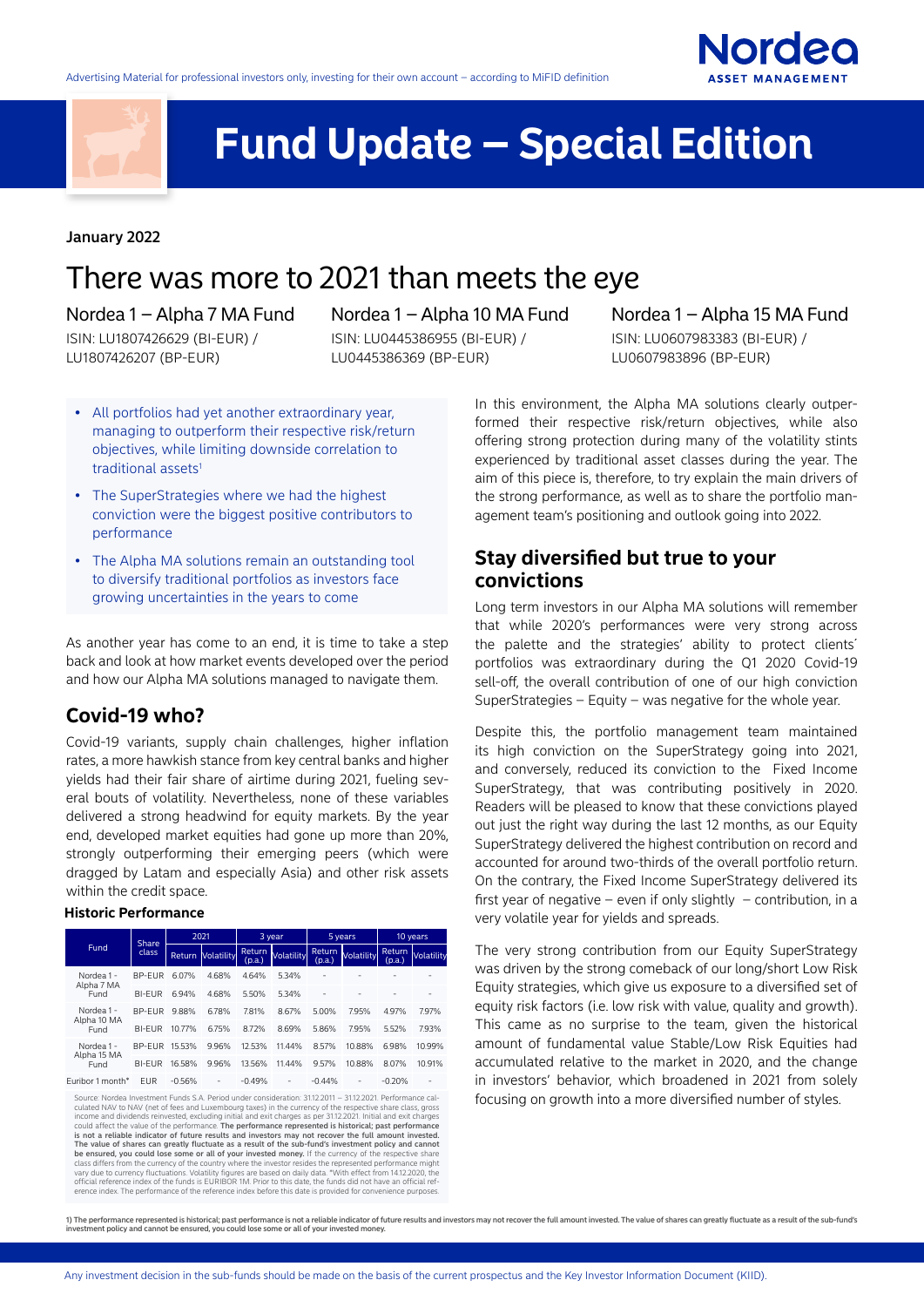Meanwhile, the Strategic Risk Balancing and the Cross Asset and Momentum SuperStrategies, also had a very strong 2021. An important point to note is that the Strategic Risk Balancing SuperStrategy was able to capture a sizeable amount of the equity beta rally, while also delivering protection during corrections (like the one seen in November) via its antibeta alternative strategies. Equally important is that these protections came at little to no cost. Moreover, Currencies and Reversal Premia SuperStrategies delivered flat to moderately negative contributions, in line with their overall conviction and risk budget levels.

**Historic Performance Contribution by SuperStrategy**

|                                 | 2021      | 2020              | 2019          | 2018         | 2017     | 2016     | 2015     |
|---------------------------------|-----------|-------------------|---------------|--------------|----------|----------|----------|
| Currencies Premia               |           | $-0.02\% -2.86\%$ | 122%          | 1.42%        | 1.81%    | 173%     | 1.55%    |
| Equity Premia                   | 12.02%    | $-1.35%$          | 3.08%         | 2.56%        | 3.07%    | $-1.38%$ | 0.81%    |
| Fixed Income Premia             | $-0.42%$  | 3.65%             | 1.08%         | 2.14%        | 2.49%    | 2.63%    | 3.48%    |
| Strategic Risk Balancing Premia | 5.17%     | 12.26%            | 11.08% -1.56% |              | 8.03%    | 7.02%    | 0.17%    |
| Cross Asset and Momentum Premia | 2.85%     | 539%              | $-2.75%$      | $-1.85%$     | 1.58%    | 4.61%    | 1.24%    |
| Reversal Premia                 | $-1.27\%$ | $-227%$           |               | 0.47% -3.09% | $-115%$  | 1.68%    | 7.28%    |
| Cash and Implementation         | $-0.91%$  | $-0.12%$          | $-2.02%$      | $-1.38\%$    | $-1.33%$ | 0.42%    | $-0.17%$ |
| <b>Grand Total</b>              | 17.41%    | 1470%             | 12.17%        | $-1.77%$     | 14.49%   | 16.71%   | 14.37%   |

Source: Nordea Investment Management AB. Period under consideration: 01.01.2015 – 31.12.2021. Performance contributions based on the Nordea Alpha 15 MA Strategy (gross of fees and in EUR). The performance represented is historical; past performance is not a reliable indicator of future results and inves-tors may not recover the full amount invested. The value of your investment can go up and down, and Finance represented is instanced, past performance<br>tors may not recover the full amount invested. The<br>you could lose some or all of your invested money

Lastly, and going into 2022, our convictions for our SuperStrategies – and the resulting risk budget allocations – remain unchanged. Our expectations for future risk-adjusted returns continue to be higher for Equities and Strategic Risk Balancing Premia, medium on Cross Asset and Momentum Premia, and low for Fixed Income, Currencies and Reversal Premia.

## **It's all about positive convexity**

2021 was one of the best years on record for our Alpha MA solutions but it is also true that the performance was achieved in an overall bull market environment for equities. However, investors should note that the Alpha MA Strategies' long-term historical correlation to both bonds as well as equities has been consistently positive, even if it has dynamically ranged between 0 and 0.4, approximately.

Does this mean that the Alpha MA solutions are not a good alternative to diversify investors' portfolios already packed with equity and fixed income allocations? Not in our view. After a more-than-decade long bull market for equities and bonds, portfolios showing negative correlation to both would most likely accumulate negative returns. The aim of our Alpha MA solutions is to deliver beta neutrality during tail/volatile market environments, while retaining the ability to capture some positive equity beta during the bulls.2

Moreover, correlation is a linear concept and does not capture convexity. So, in a market that has been mostly going up for a decade and has only struggled on a handful of occasions, what investors should be focusing on right now is not the overall correlation during the period (which on average has of course been positive) but the strategies' ability to decorrelate/diversify during the sell-offs. This is exactly what our solutions have achieved since inception, as it can be seen in the below graphs.

#### **Alpha 15 MA Strategy Performance in Up & Down Markets vs Equities & Bonds**



cator of future results and investors may not recover the full amount invested. The value of your investment can go up and down, and you could lose some or all of your invested money. For illustrative purposes only. Comparison with our comparison with our products or benchmarks is only meant for indicative purp.

## **Quo Vadis?**

One of the good things about the success of our Alpha MA solutions is that it has given us the opportunity to talk and interact with a wide range of institutional and wholesale investors across the globe. In those dialogues, investors inquire about the impact that higher rates, inflation or even new Covid-19 variants could have on markets and our portfolios. Our answer has so far been that our Alpha MA solutions have a limited sensitivity to fixed income premia (duration is expected to struggle with higher yields and inflation) and a relatively higher exposure to equities (beta and other style premia), as these have historically shown a more positive correlation to higher inflation rates.

The second concern we often hear relates more to portfolio construction. Most clients tend to share our less positive view on duration and even credit. They also tend to be relatively bullish on equities, even if they recognize valuations are maybe a bit high in absolute terms – although relatively attractive looking at where real yields are. Their concerns are then, how can they diversify their equity exposure and if our Alpha MA solutions could help them achieve that objective?

This is exactly what our Alpha MA portfolios were created for. As the team has been working with this low/negative yield environment for almost a decade now, we have developed a wide range of alternative risk premia solutions to take on the role of traditional duration in multi-asset portfolios. Our solutions aim to offer positive expected returns as well as diversification during equity beta sell-offs.2 That's why we focus not so much on the net equity exposure of the portfolio but more on their overall equity beta.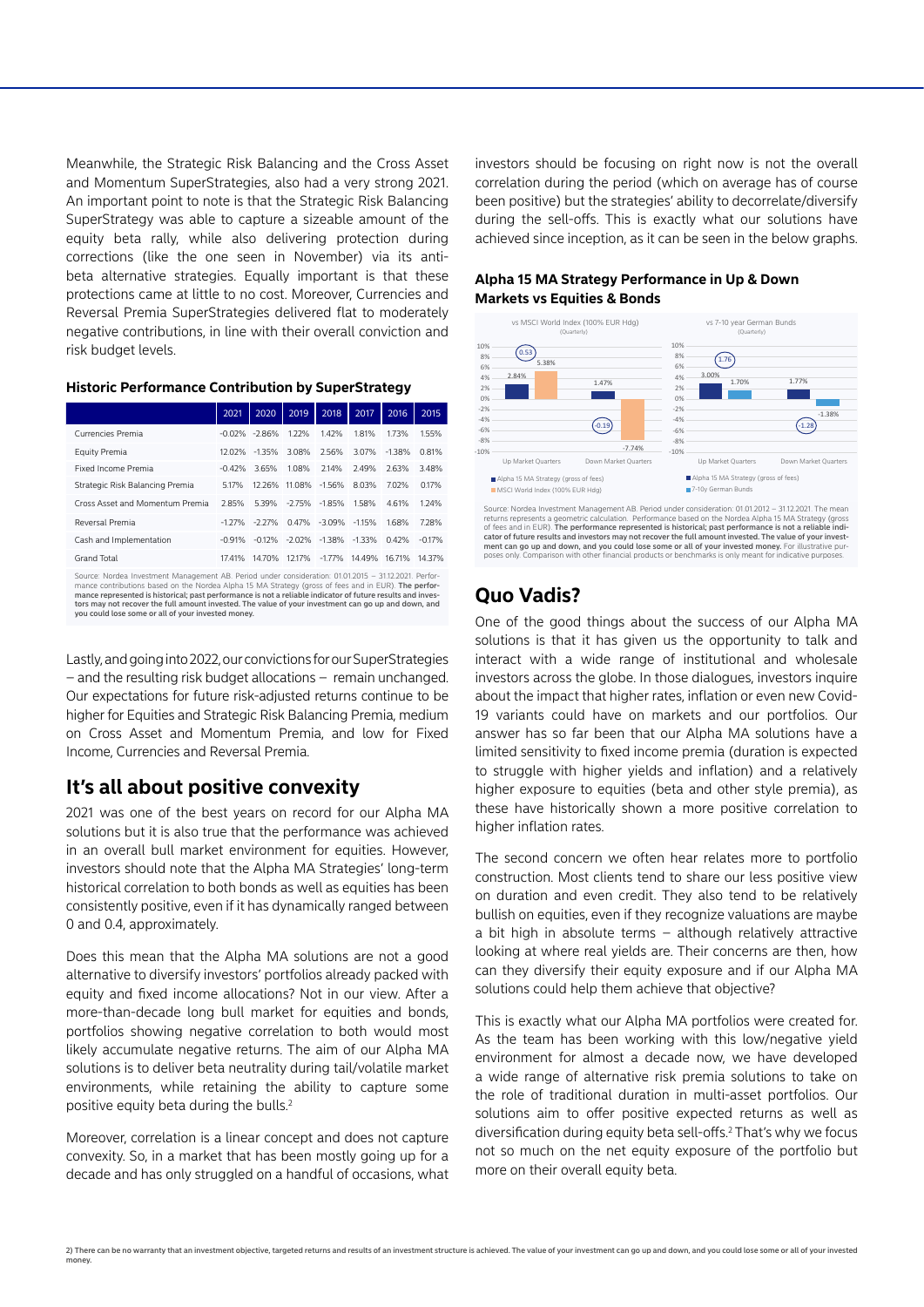In fact, one of the biggest reasons why we believe the Alpha MA solutions can be an outstanding tool to construct more balanced portfolios in the years to come is because there is not a single traditional asset class out there that can offer such a high and attractive expected return with such a low/limited beta (sensitivity) to equities.

#### **Attractive Expected Returns with a Limited (Historic) Sensitivity to Equities**



1) Expected return numbers are only targets. There can be no warranty that an investment objective, targeted returns or results of an investment structure are achieved. The value of your investment can go up and down, and